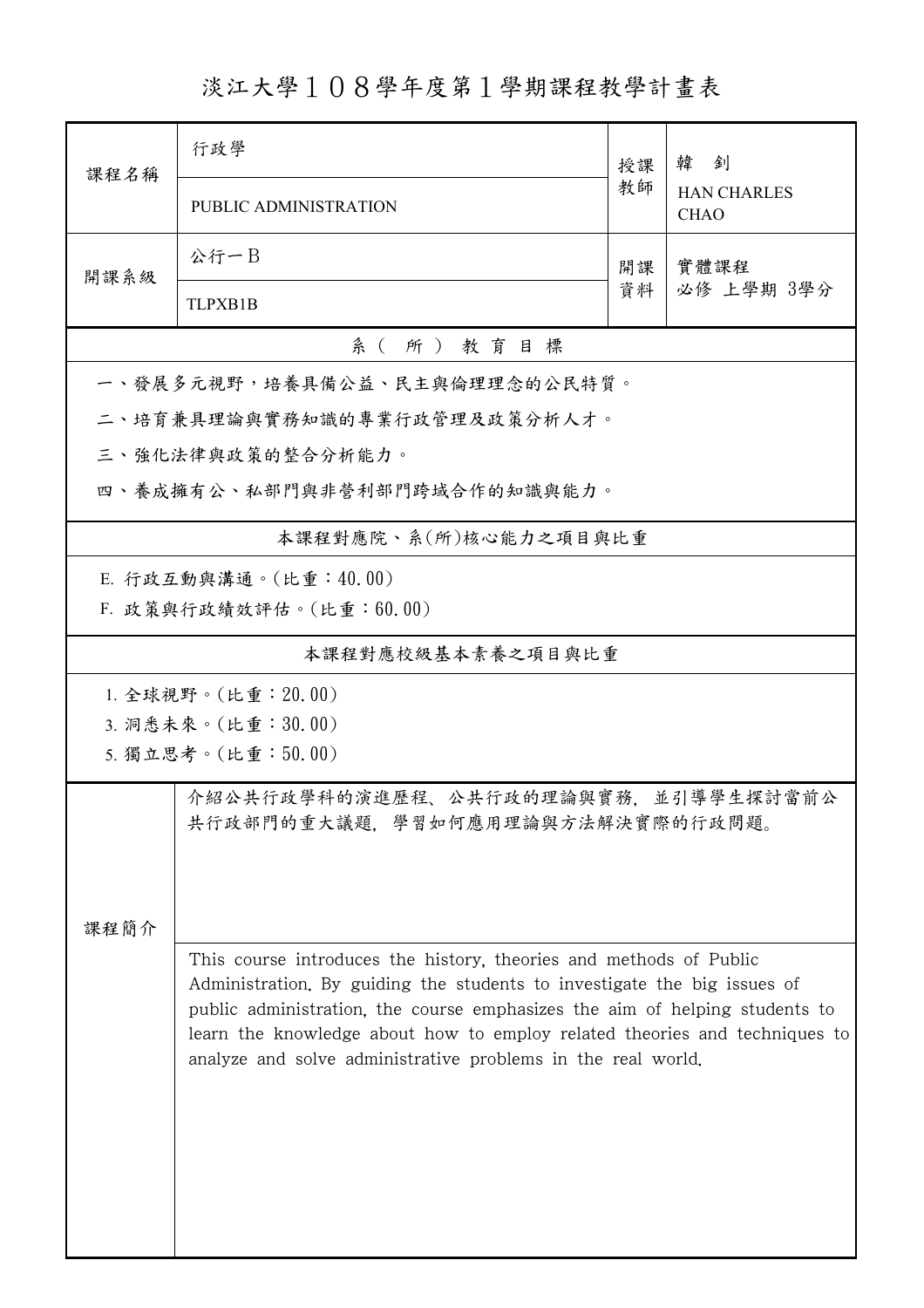## 本課程教學目標與認知、情意、技能目標之對應

將課程教學目標分別對應「認知(Cognitive)」、「情意(Affective)」與「技能(Psychomotor)」 的各目標類型。

一、認知(Cognitive):著重在該科目的事實、概念、程序、後設認知等各類知識之學習。

二、情意(Affective):著重在該科目的興趣、倫理、態度、信念、價值觀等之學習。

三、技能(Psychomotor):著重在該科目的肢體動作或技術操作之學習。

| 序<br>號         | 教學目標(中文)                                                                                                      |                           |               | 教學目標(英文)                                                                                                                                                                                                                                                                                                                                                     |      |  |  |  |
|----------------|---------------------------------------------------------------------------------------------------------------|---------------------------|---------------|--------------------------------------------------------------------------------------------------------------------------------------------------------------------------------------------------------------------------------------------------------------------------------------------------------------------------------------------------------------|------|--|--|--|
|                | 1 1.學生能對公共行政學科的歷史發<br>展具有相當了解。<br>2.學生將能敘述相關行政理論,並<br>將理論與實務加以連結。<br>3.學生將能應用行政理論與方法分<br>析及解決日常生活中所遭遇的問<br>題。 |                           |               | 1. Students are supposed to understand the history<br>and development of Public Administration.<br>2. Students will be able to describe the theories of<br>Public Administration and make connections between<br>theories and practices.<br>3. Students will be able to apply administrative<br>theories and methods to analyze and solve daily<br>problems. |      |  |  |  |
|                | 教學目標之目標類型、核心能力、基本素養教學方法與評量方式                                                                                  |                           |               |                                                                                                                                                                                                                                                                                                                                                              |      |  |  |  |
| 序號             | 目標類型                                                                                                          | 院、系 $(\text{ff})$<br>核心能力 | 校級<br>基本素養    | 教學方法                                                                                                                                                                                                                                                                                                                                                         | 評量方式 |  |  |  |
| 1              | 認知                                                                                                            | EF                        | 135           | 講述、討論                                                                                                                                                                                                                                                                                                                                                        | 測驗   |  |  |  |
|                | 授課進度表                                                                                                         |                           |               |                                                                                                                                                                                                                                                                                                                                                              |      |  |  |  |
| 週<br>坎         | 日期起訖                                                                                                          |                           |               | 內 容 (Subject/Topics)                                                                                                                                                                                                                                                                                                                                         | 備註   |  |  |  |
| 1              | $108/09/09$ ~<br>108/09/15                                                                                    | 課程介紹                      |               |                                                                                                                                                                                                                                                                                                                                                              |      |  |  |  |
| $\overline{2}$ | $108/09/16$ ~<br>108/09/22                                                                                    | 公共行政導論                    |               |                                                                                                                                                                                                                                                                                                                                                              |      |  |  |  |
| 3              | $108/09/23$ ~<br>108/09/29                                                                                    | 公共行政學科的演進(一)              |               |                                                                                                                                                                                                                                                                                                                                                              |      |  |  |  |
| 4              | $108/09/30$ ~<br>108/10/06                                                                                    | 公共行政學科的演進(二)              |               |                                                                                                                                                                                                                                                                                                                                                              |      |  |  |  |
| 5              | $108/10/07$ ~<br>108/10/13                                                                                    | 公共行政學科的演進(三)              |               |                                                                                                                                                                                                                                                                                                                                                              |      |  |  |  |
| 6              | $108/10/14$ ~<br>108/10/20                                                                                    | 行政組織研究與組織理論               |               |                                                                                                                                                                                                                                                                                                                                                              |      |  |  |  |
| 7              | $108/10/21$ ~<br>108/10/27                                                                                    |                           | 組織理論的發展與內涵(一) |                                                                                                                                                                                                                                                                                                                                                              |      |  |  |  |
| 8              | $108/10/28$ ~<br>108/11/03                                                                                    |                           | 組織理論的發展與內涵(二) |                                                                                                                                                                                                                                                                                                                                                              |      |  |  |  |
| 9              | $108/11/04$ ~<br>108/11/10                                                                                    |                           | 組織理論的發展與內涵(三) |                                                                                                                                                                                                                                                                                                                                                              |      |  |  |  |
| 10             | $108/11/11$ ~<br>108/11/17                                                                                    | 期中考試週                     |               |                                                                                                                                                                                                                                                                                                                                                              |      |  |  |  |
| 11             | $108/11/18$ ~<br>108/11/24                                                                                    | 行政運作與管理(一)                |               |                                                                                                                                                                                                                                                                                                                                                              |      |  |  |  |
| 12             | $108/11/25$ ~<br>108/12/01                                                                                    | 行政運作與管理(二)                |               |                                                                                                                                                                                                                                                                                                                                                              |      |  |  |  |